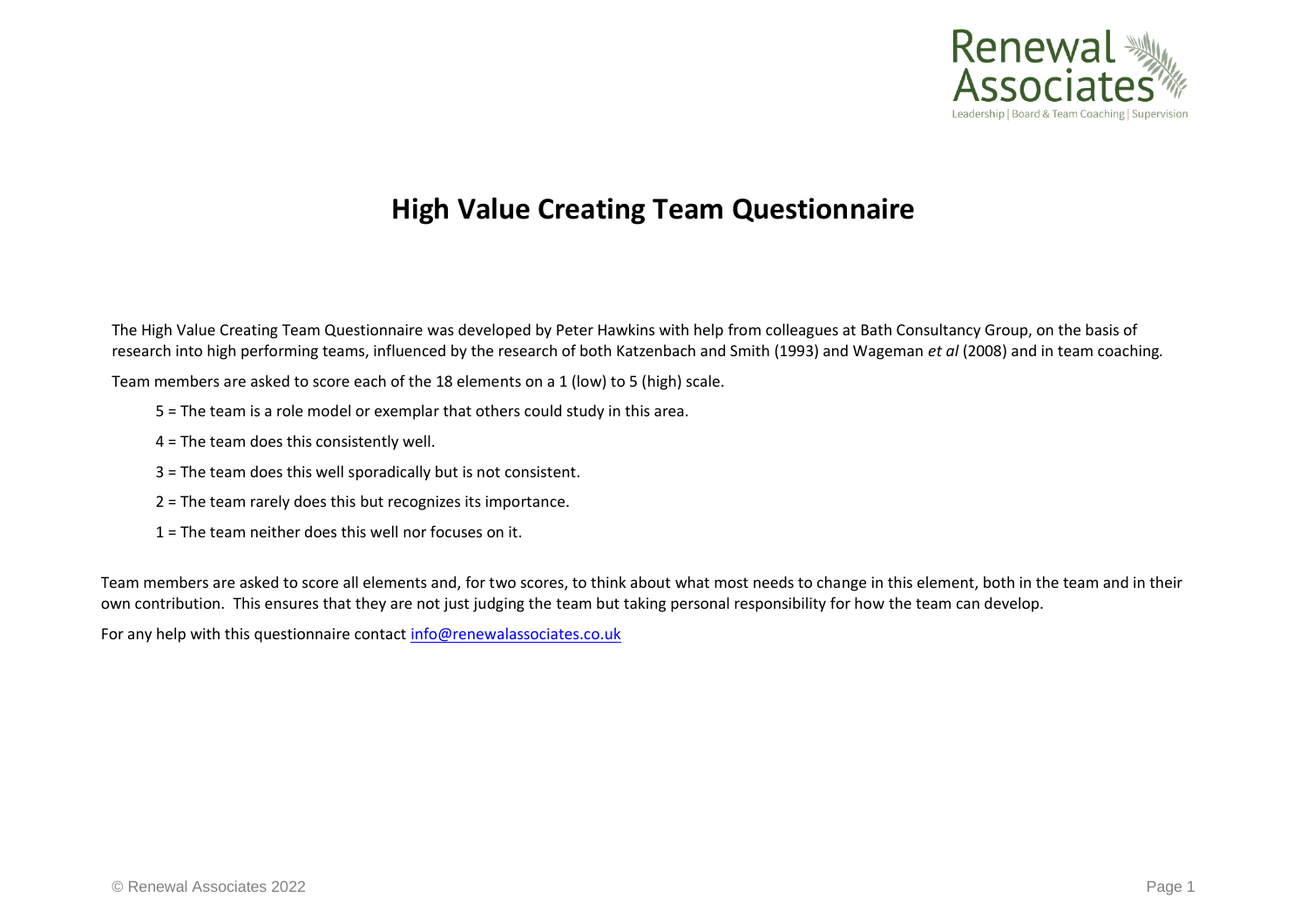|    | <b>Discipline</b>                              | <b>Indicator</b>                                                                                             | <b>Current Rating</b><br>$1 =$ low<br>$5 = high$ | Where do we<br>need to be?<br>$1 =$ low<br>$5 = high$ | <b>Shift Needed in myself and the Team</b><br>To achieve future rating |
|----|------------------------------------------------|--------------------------------------------------------------------------------------------------------------|--------------------------------------------------|-------------------------------------------------------|------------------------------------------------------------------------|
| 1. | <b>Clear Commission</b>                        | The team has a clear commission and<br>1.<br>mandate from the wider organisation<br>and those it reports to. |                                                  |                                                       |                                                                        |
|    | <b>Commission</b><br>collective<br>performance | Achieving team goals is recognised<br>2.<br>and rewarded above achieving<br>individual goals.                |                                                  |                                                       |                                                                        |
|    | <b>Commission</b><br>selection                 | The team has been selected to have a<br>3.<br>good range of the necessary<br>complementary skills.           |                                                  |                                                       |                                                                        |
| 2. | <b>Clarity of purpose</b>                      | All team members can clearly<br>4.<br>articulate and own the overall<br>purpose.                             |                                                  |                                                       |                                                                        |
|    | <b>Clarity of goals</b>                        | The team is working towards agreed<br>5.<br>goals in an effective manner.                                    |                                                  |                                                       |                                                                        |
|    | <b>Clarity of action</b>                       | The team commits to clear actions<br>6.<br>with accountability and follow<br>through.                        |                                                  |                                                       |                                                                        |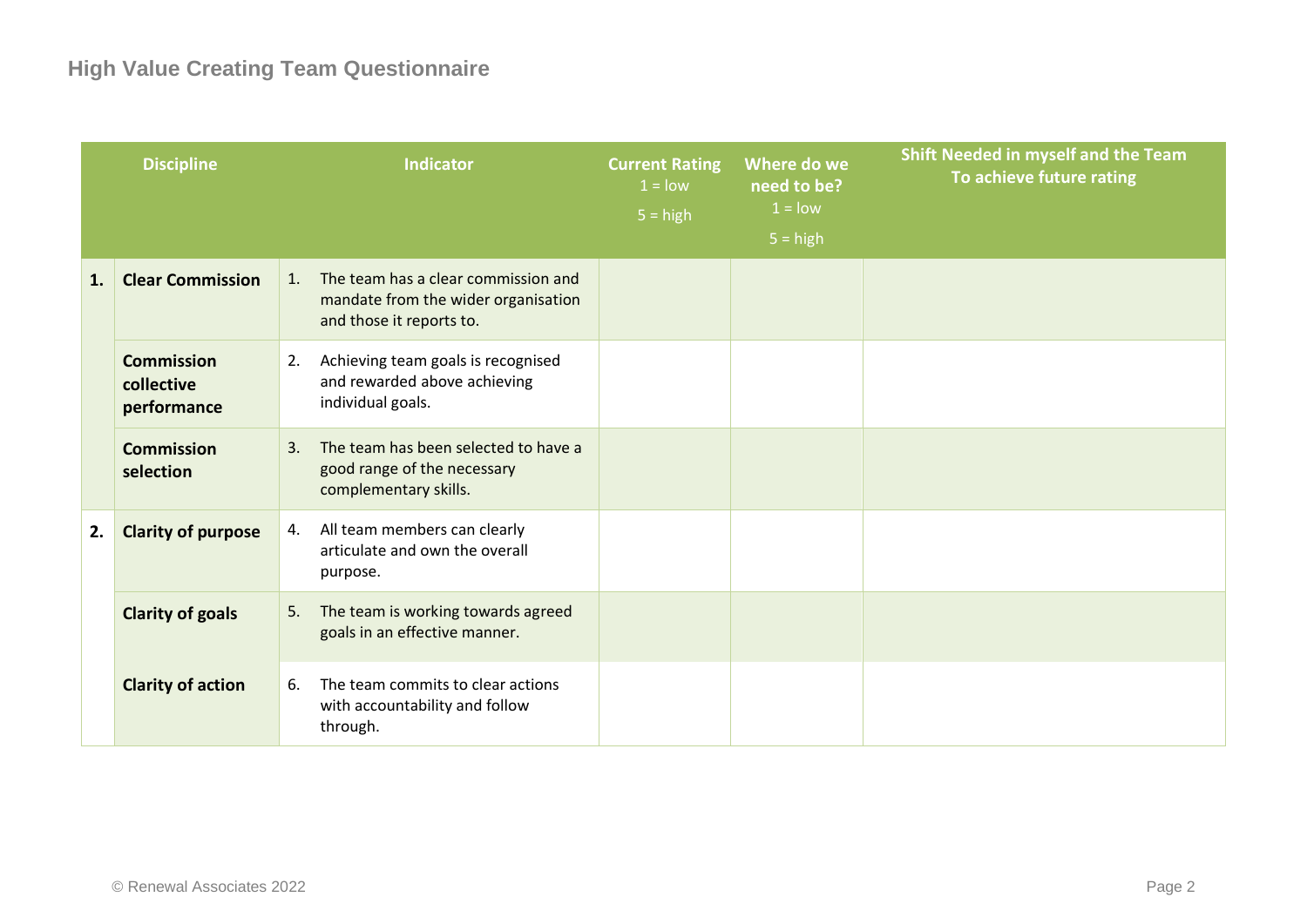## **High Value Creating Team Questionnaire**

|    | <b>Discipline</b>          | <b>Indicator</b>                                                                                         | <b>Current Rating</b><br>$1 =$ low<br>$5 = high$ | Where do we<br>need to be?<br>$1 =$ low | Shift Needed in myself and the Team<br>To achieve future rating |
|----|----------------------------|----------------------------------------------------------------------------------------------------------|--------------------------------------------------|-----------------------------------------|-----------------------------------------------------------------|
|    |                            |                                                                                                          |                                                  | $5 = high$                              |                                                                 |
| 3. | <b>Co-creating</b>         | 7. Clear and shared ways of working.                                                                     |                                                  |                                         |                                                                 |
|    |                            | Team members are mutually<br>8.<br>accountable not just for their own<br>areas but for collective goals. |                                                  |                                         |                                                                 |
|    |                            | The team maintains a high level of<br>9.<br>morale and commitment.                                       |                                                  |                                         |                                                                 |
| 3. | Co-creating in<br>meetings | Everybody is fully engaged and<br>10.<br>involved, the team makes good use of<br>its diversity.          |                                                  |                                         |                                                                 |
|    |                            | 11. The outcomes are better than any<br>individual could have arrived at by<br>themselves.               |                                                  |                                         |                                                                 |
|    |                            | 12. Team members leave the meetings<br>feeling more focussed, supported and<br>energised.                |                                                  |                                         |                                                                 |